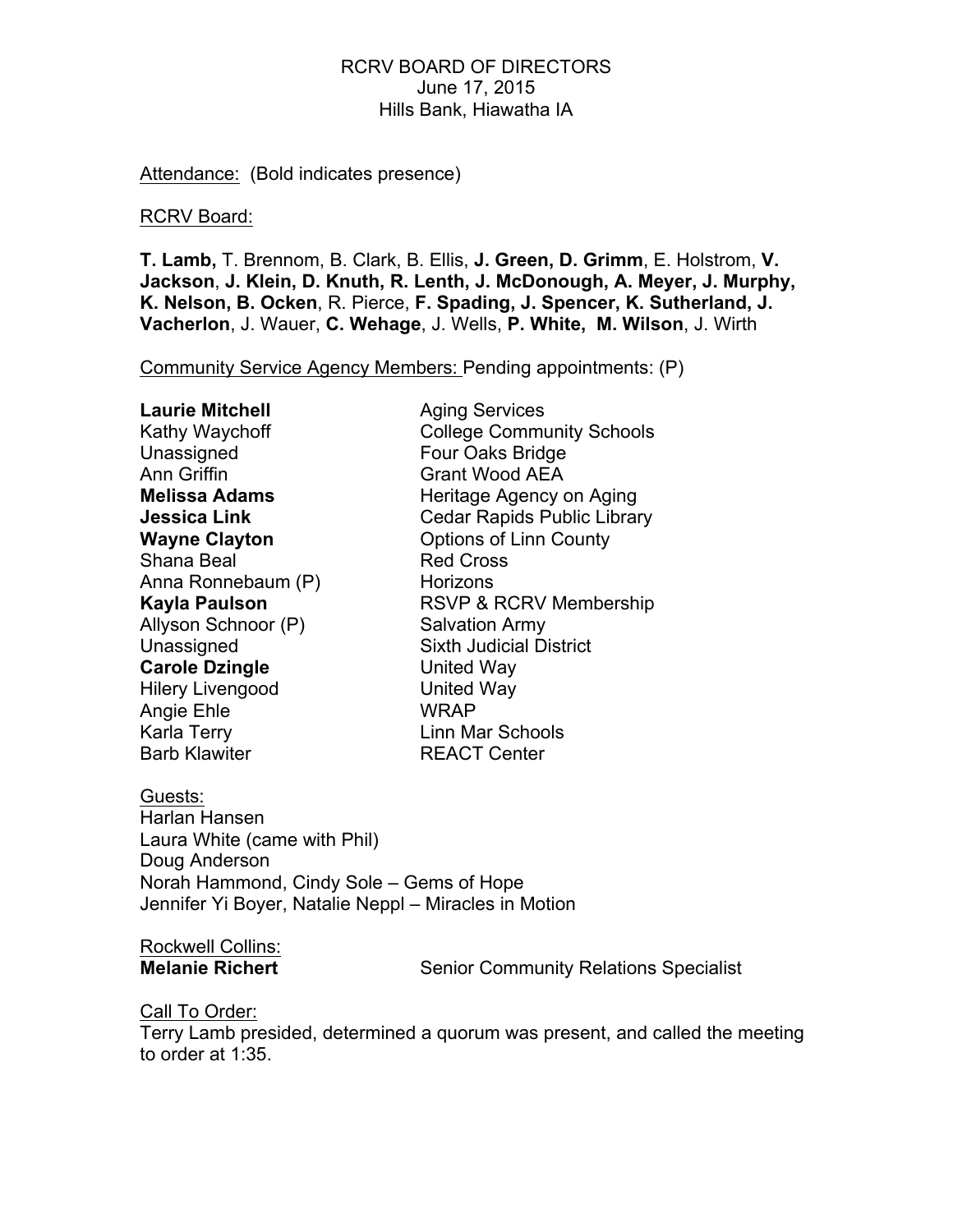# RCRV BOARD OF DIRECTORS June 17, 2015 Hills Bank, Hiawatha IA

## Minutes:

The Board, with a motion by Grimm, seconded by McDonough, and unanimous approval of the attendees, accepted the minutes of the May meeting, after a correction to indicate that Jessica Link was not present, as indicated.

## Presentation:

Phil White conducted the awards ceremony, distributing the Rockwell Collins grant to five organizations: Miracles in Motion (\$4000); Gems of Hope (\$3000); Bridgehaven Pregnancy Support Center (\$2000); Horizons (\$1750) and His Hands Free Medical Clinic (\$1750). The total awarded, \$12,500, compares to requests totaling \$48,00 from many deserving organizations in the community.

#### Old Business: None

New Business: The next meeting will be at the American Red Cross building on Rockwell Drive

# Partner Agency Reports:

**Melissa Adams** – Heritage Agency on Aging: A conference on Aging Dialog was announced.

**Laurie Mitchell** – Aging Services.

# **Kayla Paulson** – United Way – RSVP

Kids on Course has a Pen Pal program to help learning reading, writing. Volunteer surveys by email and snail mail are due by June 26, to be used to develop strategy going forward.

**Carole Dzingle** – United Way – Presented the Time For Art, a silent auction coming in June, whereby attendees can bid on local art in exchange for volunteer hours.

**Wayne Clayton** – Options of Linn County

**Jessica Link** - Presented the Summer Reading Program at the Library, and needs volunteers. 3500 kids are signed up.

**Melanie Richert** – Rockwell Collins: suggested volunteering with Salvation Army to help with Summer Meals for kids.

# **John McDonough** - Community Projects:

We had 6 people volunteering at the Governor Award Ceremony with Governor Branstad and Lieutenant Governor Kim Reynolds presenting the awards. Our volunteers provided parking assistance, ushering, and other activities assisting folks at the award ceremonies. The REACT Center and